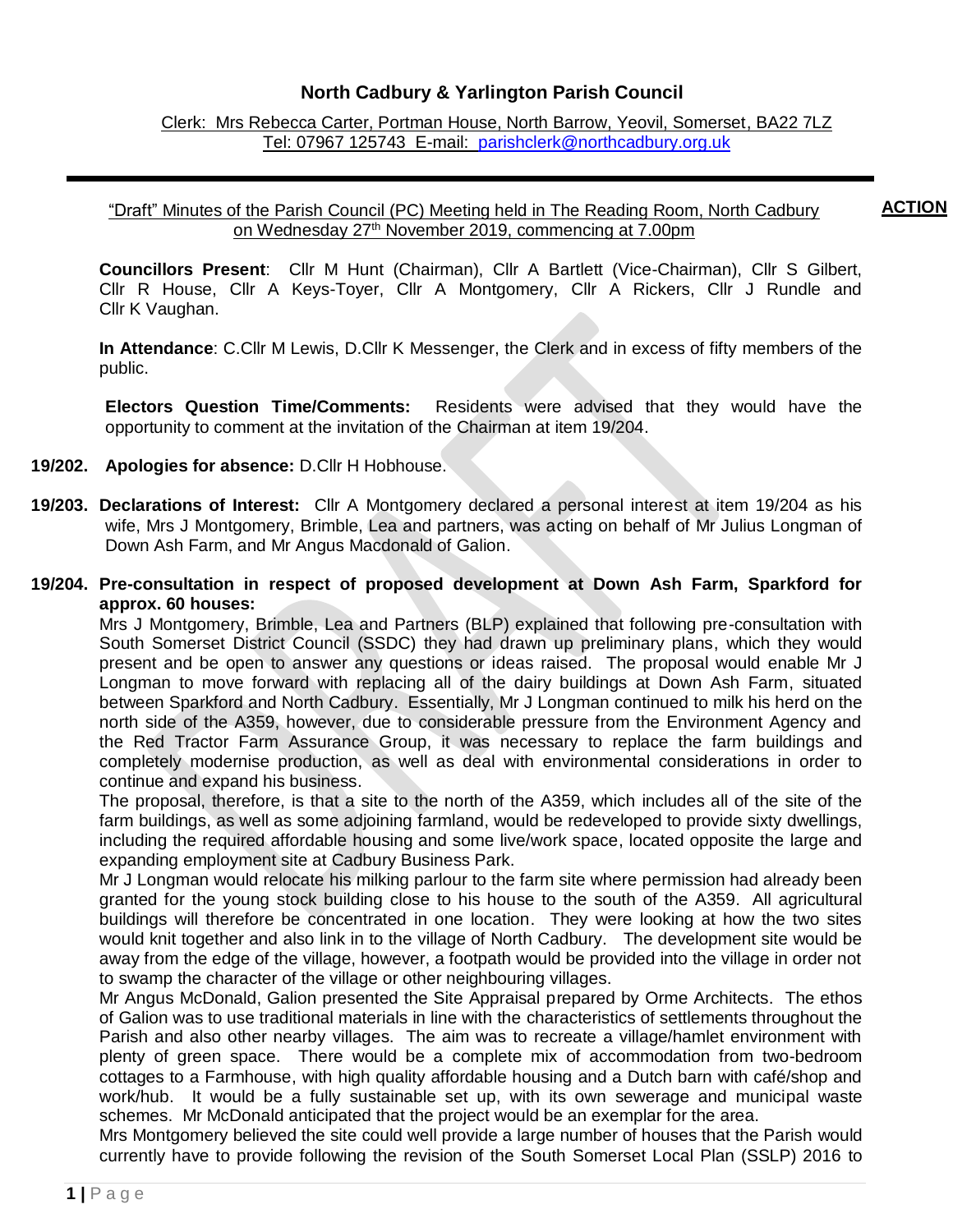2036 and suggested that they could 'tie in' with the North Cadbury and Yarlington Parish Council Neighbourhood Plan (NP). One of the changes proposed in the revised SSLP is the introduction of a new hierarchy of settlements to include 'Villages', into which North Cadbury would fit, as well as eleven other 'Villages'. These twelve 'Villages' are considered to be "sustainable" for housing growth during the 20 year period of the Plan and would be nominated for housing development under Policy SS1, potentially having to accommodate a minimum of sixty houses in each 'Village'.

Mr M Martin, spoke on behalf of the NP Working Group (WG). He advised that the NP WG could not comment on the proposed scheme until a Housing Needs Assessment had been carried out, which they hoped would commence in January 2020. However, he considered that any development commencing before 2021, prior to the approval of the revised LP, would not count towards the minimum of sixty houses allocated to each 'Village'. Mr Martin also wished to bring it to the attention of the PC and residents that the timing of approval for any potential development would affect the level of Community Infrastructure Levy (CIL) paid to the Parish; residential development is charged at £40 per sq. m. Town and Parish Councils are entitled to a "Neighbourhood proportion" (NP) of the CIL monies received by SSDC. The amount received depends on whether or not there is an adopted NP in place. If there is no NP, the Parish would receive 15% (capped at £100 per existing council tax dwelling in the Council's area). If there is an adopted NP the Parish would receive 25% of CIL receipts (uncapped).

The aim of the NP WG was to have the NP ratified at the end of 2020, just after the approval of the revised LP. Following further discussion it was agreed that the NP WG would work with the developers in order to 'build trust' and maintain full transparency. The NP website would be operational by the end of 2019, through which residents could see the preliminary site plans and submit comments/questions to the developer.

There then followed a full public question and answer session. Amongst concerns raised was the issue of light pollution. Although the site was not considered to be in a skyline position, a number of residents could see the lights at Cadbury Business Park. The site would have a highway adopted lighting scheme with street lighting, which would need attention to detail otherwise there was the potential that North Cadbury residents would end up looking across to a 'town'. The PC were advised that conditions could be put on street lighting. Concerns were also expressed regarding the potential for the footpath link to be converted into a road. Mrs Montgomery and Mr Longman gave their assurance that this would not be considered in any event. It was also commented upon and agreed that the development would need to have its own link with public transport, which should be discussed with SSDC. The Chairman thanked Mrs Montgomery, Mr Longman and Mr Macdonald for bringing their proposal to the PC at the earliest opportunity and for agreeing to work closely with the NP WG.

**19/205. North Cadbury and Yarlington Parish Council Neighbourhood Plan (NP) – Progress Report:**  Mr M Martin reported that the NP WG met at least once a month. The WG were successful in their application for a Locality Grant and received £5,296 to cover printing/meeting costs, the NP website and consultant's fees etc. They would re-apply in March 2020 for the next FY. They were working closely with a specialist team to produce the Housing Needs Survey in January 2020. He hoped the NP Website would be operational very soon which would be used to publish all meetings in order to be fully transparent throughout the whole process. The WG would consult with all businesses in the parish and provide them with a specific survey template to complete and return. The WG would also be taking other matters into consideration, such as CIL, Heritage sites, flooding, highways and crash sites. The WG were aiming for a referendum on the NP by the end of 2020.

## **19/206. Reports from County and District Councillors:**

a. C.Cllr M Lewis reported that all local councillors were now in purdah in the run up to the General Election on 12<sup>th</sup> December 2019. Avon and Somerset Police were accepting applications from its Road Safety Fund, which would provide grants up to £5,000 to help communities tackle road safety. C.Clr Lewis reported that the Audit Committee met last week and, dependent on the outcome of the General Election, SCC's finances were in much better shape that this time last year.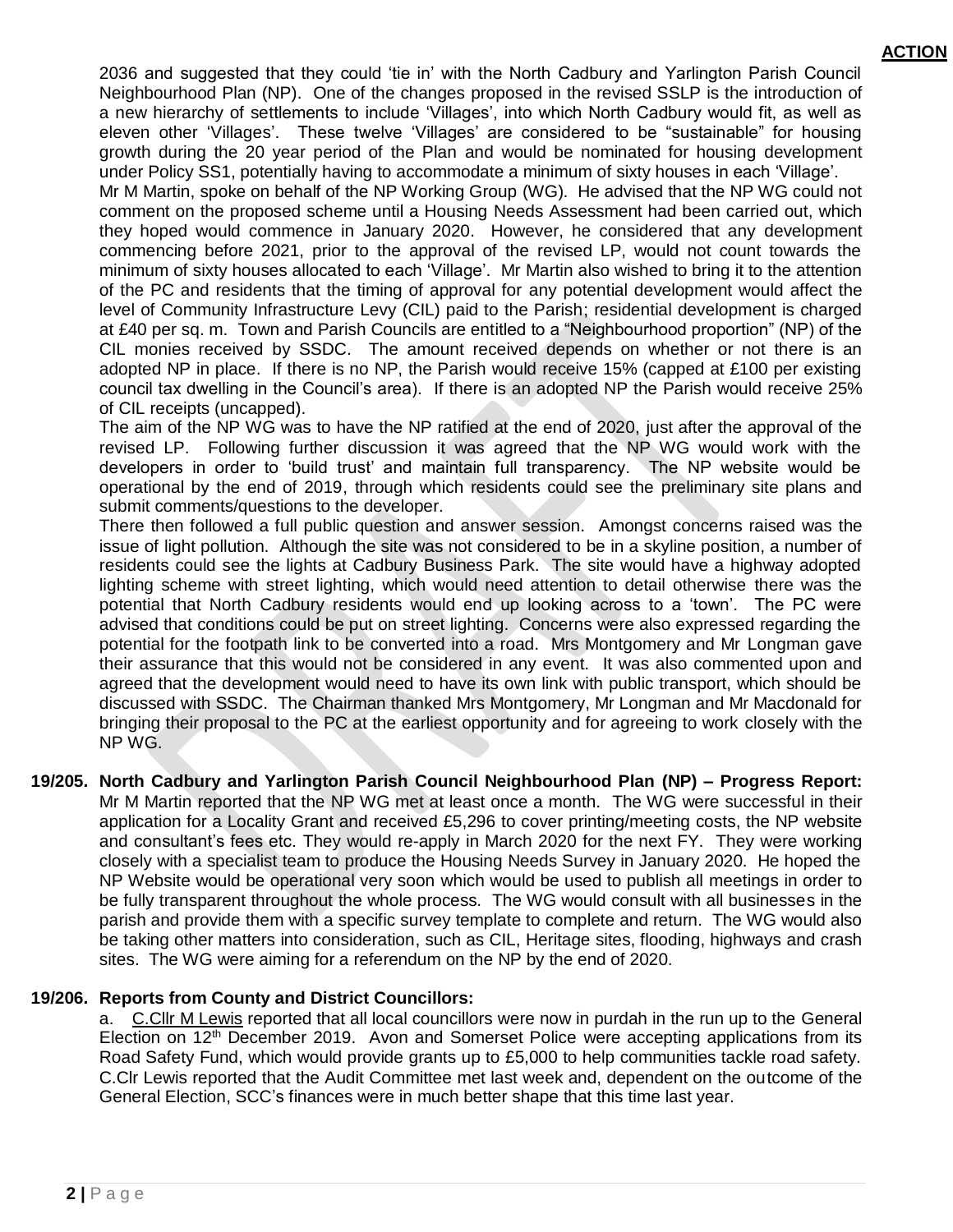**Clerk**

#### **19/207. Highways and Rights of Way (RoW) Reports:**

a. Cllrs Rundle and Vaughan previously circulated their detailed reports that can be found at Attachments 1 and 2.

- **19/208. Minutes of the Parish Council Meeting held on 23 rd October 2019 were received, agreed and signed as a true record.**
- **19/209. Co-option to fill casual vacancy on the Parish Council:** The Clerk reported that she had received an application from one eligible candidate, Mr Bryan Mead, however, he was not present at the meeting. The Chairman reported that Cllr Darren Brown had tendered his resignation; he considered this to be a great loss to the PC as Cllr Brown contributed significantly during his tenure. **The Clerk agreed to advertise both vacancies to be filled at the next meeting on 22nd January 2020 and re-invite Mr Mead to attend.**
- **19/210. The PC meeting dates in 2020 were agreed to be held on the fourth Wednesday of the month. Extraordinary meetings would be arranged for any urgent business during August and December if required:**

22nd January – NC Reading Room 26th February – Galhampton Village Hall 25th March – NC Reading Room 22nd April - Yarlington Annual Parish Meeting and Ordinary PC Meeting, Yarlington Village Hall 27th May - Annual Parish, Annual Parish Council and ordinary PC Meeting NC Reading Room 24th June – Galhampton Village Hall 22nd July - Yarlington Village Hall 23rd September - NC Reading Room 28th October – Galhampton Village Hall 25th November – Yarlington Village Hall

#### **19/211. Planning:**

a. South Somerset District Council (SSDC) Decisions:

i. **PA 19/02637/HOU**. Alterations and the erection of single storey rear extension at 3 Higher North Town Lane, North Cadbury – **APPROVED**.

ii. **PA 19/01904/FUL**. The erection of estate storage building (including 150kW roof PV panels) on existing storage yard, new greenhouse, extensions to existing agricultural greenhouses, erection of hydroponic growing building, livestock building, and associated landscape works at Avalon Farm, Galhampton Hill, Galhampton – **APPROVED**.

iii. **PA 19/01449/HOU**. The erection of two storey side extension with west facing balcony and the erection of a porch to north elevation of the dwelling at 6 Cutty Cottages, Cary Road, North Cadbury – **APPROVED**.

#### **19/212. Finance and Accounts:**

a. The Finance Report for the period 23 Oct to 27 Nov 19 was circulated and approved.

b. **The PC agreed unanimously to approve expenditure of approx. £300 from the RoW improvements reserve to carry out repairs on RoW in Galhampton.**

c. Payments Approved:

| Jo Witherden - Dorset Planning Consultant Ltd.     | £948.36 |
|----------------------------------------------------|---------|
| Smith of Derby - St Michael's Church Clock service | £222.00 |
| WesternWeb Itd - Neighbourhood Plan Website        | £208.80 |
| <b>CPRE Membership Renewal</b>                     | £36.00  |
| SALC - Cllr Essentials Trng 19 Sep 19              | £25.00  |
| <b>Clerks Expenses Nov 19</b>                      | £22.15  |

## **19/213. Maintenance and repairs to St Michael's Church War Memorial:**

Following Cllr Bartlett's comments at the last PC meeting on the poor condition of the North Cadbury War Memorial, the Clerk received an update from Mr M Martin, Church Warden. He advised that he had asked Wells Stonemasons to return and repair their previous repair of the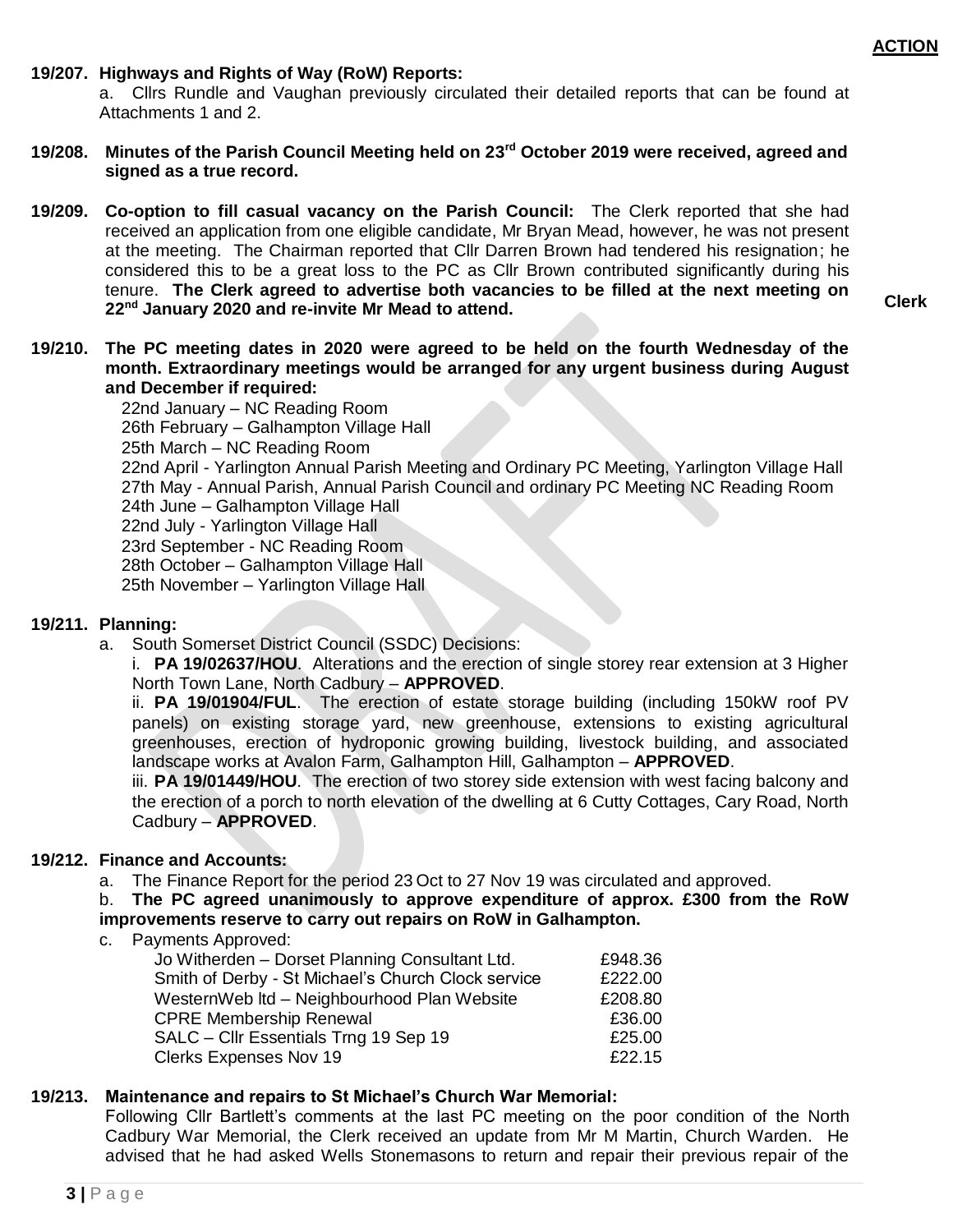memorial, which they refused to do. Therefore, he asked Amberstone Stonemasons to carry out the repair work and was awaiting their quotation. He confirmed that maintenance of the War Memorial is the responsibility of the Parochial Church Council who held approx. £750 remaining from an appeal made some years ago.

**19/214. SSAFA The Armed Forces Charity request for local mayors, leaders and chairmen of Town and Parish Councils to take the lead in VE Day 75 celebrations 8 – 10 May 2020:** Following a brief discussion Cllr Rickers advised that Galampton Village Hall Committee were considering organising an event to mark VE Day 75. **Cllr Rickers agreed to provide an update at the next PC meeting, which the Clerk agreed to include on the Agenda until an event was confirmed in the Parish.**

#### **19/215. Items of Report and Future Business:**

a. Cllr Rundle reported that he had exchanged correspondence with a resident regarding tree planting schemes in the Parish. He recently attended a presentation at North Cadbury Gardening Club by Mike Burks of The Gardens Group Sherborne, after which he spoke with Mr Burks concerning the possibility of planting some trees alongside North Cadbury Village Hall. Mr Burks stated that he would very much like to be involved in any tree planting schemes in the village and would be prepared to come out and talk to a group of interested parties at any time. They would also be interested in making a substantial contribution towards the cost. **Cllr Rundle agreed to liaise with Mr Burks in the New Year. The Clerk agreed to forward information on grant schemes from which funds may be available for tree planting.** 

b. The Clerk reported that the six week moratorium period had lapsed and no eligible community group had come forward as a potential bidder to purchase the Catash Inn, North Cadbury. The Catash had since been purchased by Admiral Taverns and the current tenants would give their three months notice at the start of December 2019. If the PC wished to re-nominate the asset, which expired on 4<sup>th</sup> February 2020, the Clerk would need to liaise with SSDC towards the end of January 2020. **The Clerk agreed to include possible re-listing of The Catash Inn on the Agenda for consideration at the next PC meeting.** 

c. Cllr Keys-Toyer reported that Emily Estate had offered to replace the historic fingerpost at the Three Ashes Junction in cast iron, which the Parish Council very gratefully accepted. He also reported that a replacement plastic finger had been ordered for the fingerpost at Smallway Lane, Galhampton.

d. Cllr Vaughan reported that two volunteers would attend training provided by Avon and Somerset Police for the Community Speed Watch (CSW) Scheme.

e. Cllr Keys-Toyer reported that he attended the Somerset Prepared Community Resilience Day on  $24<sup>th</sup>$  October 2019. He considered that there was no need for the PC to embark on writing an Emergency Plan at present.

19/216. Date and time of next meeting: will be held on 22<sup>nd</sup> January 2020 in the Reading Room, North Cadbury, commencing at 7.00pm.

There being no further business the meeting closed at 9.05pm.

SIGNED……………………………………… DATED……………………………..

**JR Clerk**

**Clerk**

**4 |** P a g e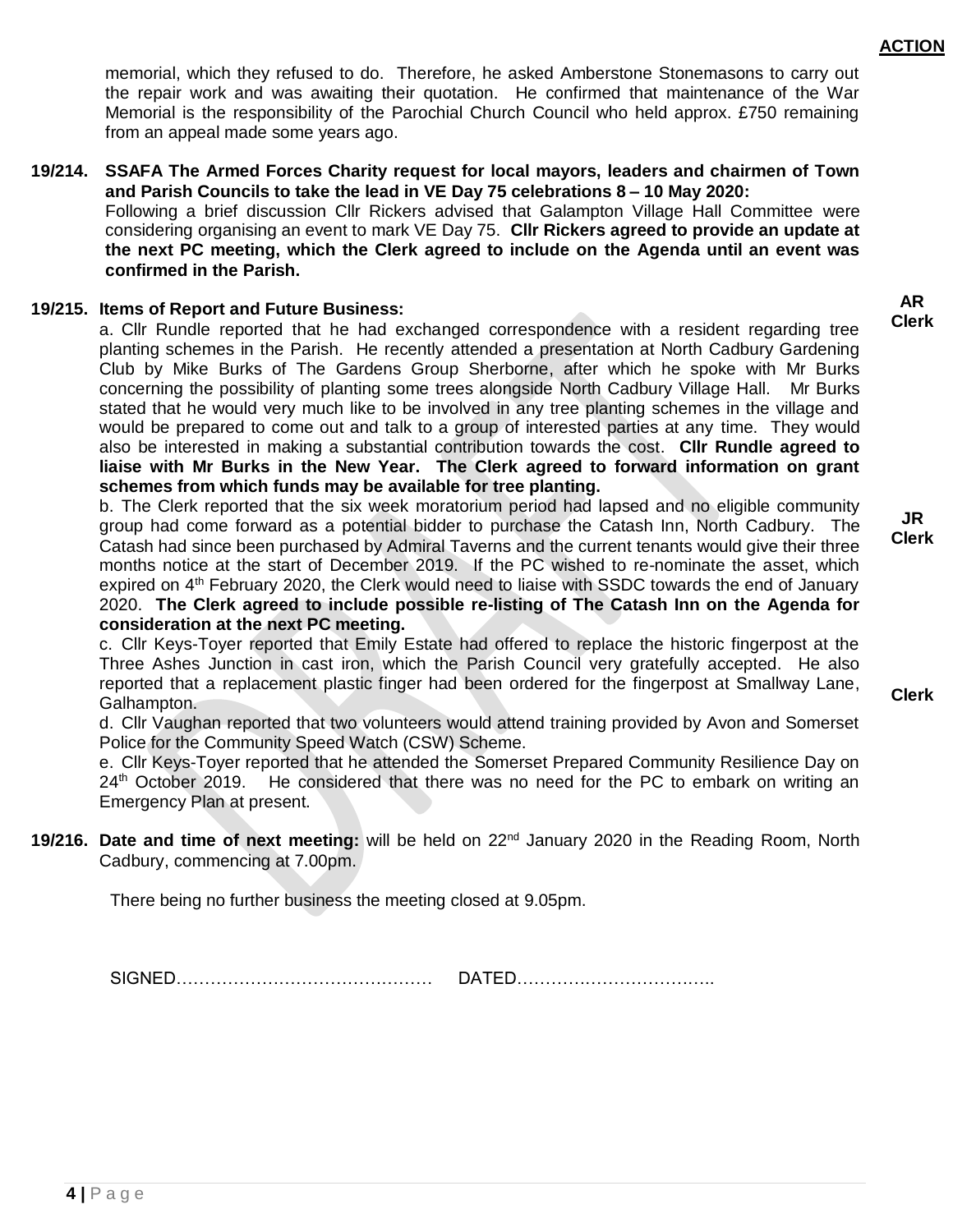## Attachment 1

#### **North Cadbury and Yarlington Parish Council Rights of Way Report – November 2019**

#### **Works in Hand**

Footpath reference:

- WN 19/98 Signpost, obstruction and locked gate. Eve Wynn, The Rights of Way Warden, has spoken to the landowner. At the junction between WN19/38, WN19/29 and WN19/40 (close to Hewlett's Mill) there is a broken stile which poses a health and safety risk to people attempting to use it. This is on land which is now owned by the Emily Estate. At the last meeting it was felt that a letter from the PC to the Emily Estate would be appropriate, however, in the interim, Eve Wynn has instructed her contractor to attend to this due to the safety of users.
- WN19/101 Signpost missing on A359 as above. Currently a temporary mobile home obscures the footpath.
- WN19/105 A fast track alternative to a TRO was identified by SCC. The landowners either side are content for removable bollards to be installed. A form has been completed and sent to SCC and the work should be undertaken in the next 6-8 weeks. Funding has been allocated for the renovation of the surface of this route once the bollards are installed. Still awaiting a response from County Hall re. installation of the bollards.
- WN19/17 Stiles to be repaired/rebuilt. Eve Wynn is working with the landowner to get these done ASAP.
- WN19/6 Stile to be repaired/rebuilt as above.
- WN27/32 Large bridge to be removed/rebuilt. Eve Wynn has permission from the landowner to access the bridge from his land.
- WN19/72 Stile/sleeper bridge to be replaced. Landowner has completed this work.
- WN19/80 Bridge to be replaced. Stiles still broken, new hedging plants planted across path. Three electric fences across line of path between the stile near Woolston Road, (missing handgrips on electric fences) and broken bridge /stiles. Work completed by landowner.
- WN19/96 Waymark post needed at eastern end of 19/96 at junction with 19/81 and 19/82. Rights of Way Warden is aware.
- WN31/7 A waymark was needed at a corner of the field (concrete post) just by Yarlington House. Work completed.

#### **Additional Identified Problem Areas**

#### **Yarlington**

- WN31/8 This has been redirected. Also missing finger posts and lack of way marking in yard.
- WN31/10 There is an obscured gate with concrete posts and no way marking to indicate the route.
- & WN31/9 Electric fences with no protection and too close to boundary to allow for passage. Also no way marking in farmyard at the southern end. Eve Wynn had tried to contact the landowner by e.mail to arrange a site meeting but has had no response.
- WN19/67 Runs from Manor Farm past the backs of houses in Cutty Orchard. The camber on the footpath slopes quite steeply towards the brook running alongside and poses the danger that walkers might slip and fall down a dip into the brook. A wooden railing, similar to the one close by, would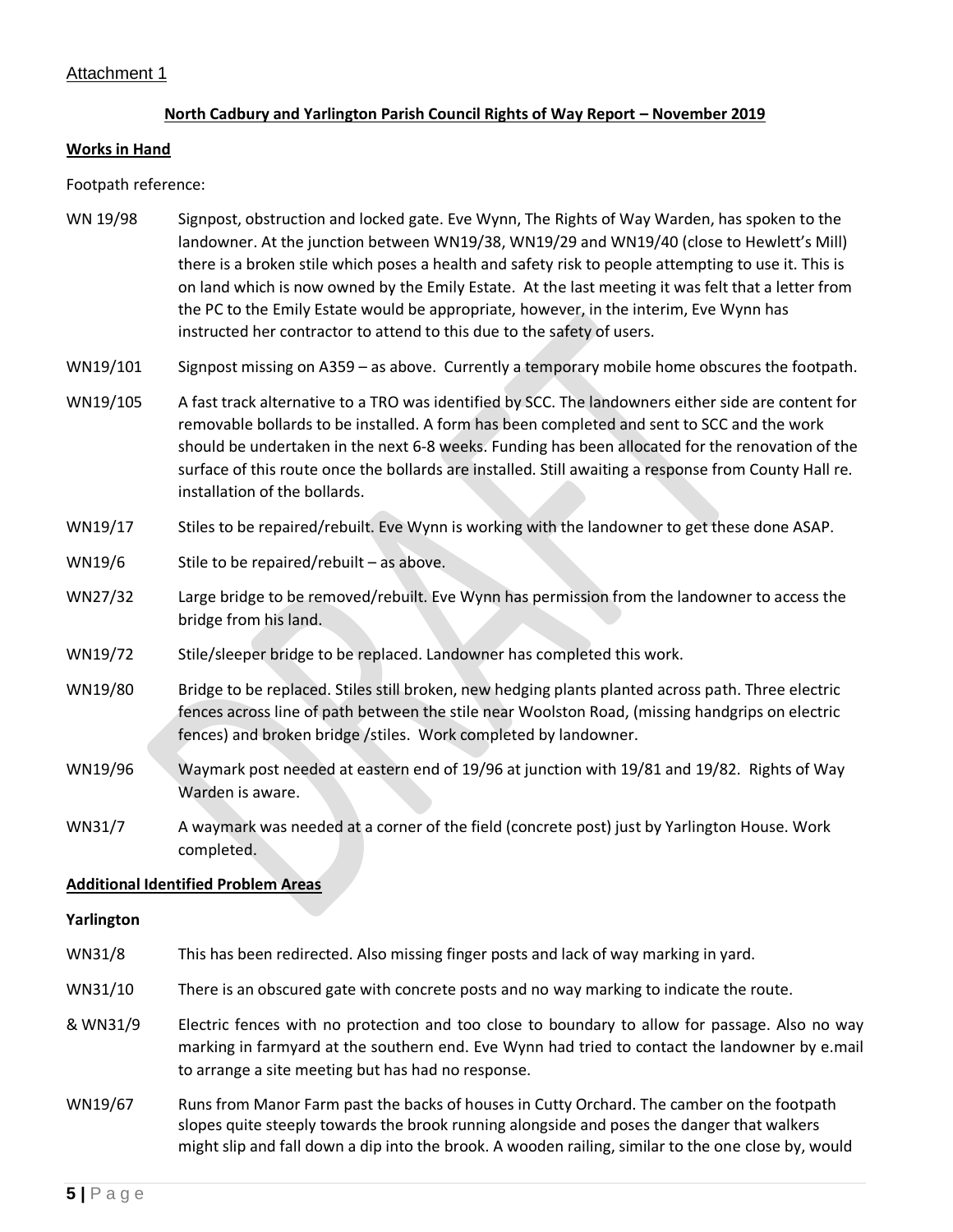provide support for walkers and prevent accidents. At the junction of WN19/67, WN19/107, stagnant water, probably run off from Manor Farm, overflows the bridge and washes away the surface. Stagnant water is likely to be an issue for the Environment Agency.

#### **Footpath Routes**

Faults are still to be rectified by the Rights of Way contractor who is employed for only one day a week. When the faults on the circular walks are corrected, the routes can be publicised. Currently the walking group is not meeting because of difficulties on the routes. It is possible that Carl from the Ramblers Volunteers may be able to help with this.

#### **Stiles and Cross Compliance**

As reported at the last Parish Council Meeting, work is currently under way to identify suitable packages of work to clear rights of way and rebuild stiles. The team, directed by the Rights of Way Warden, hope to undertake 5 days of work. 3 days are defined below.

#### **Faults to be funded by Somerset County Council** 3 days at £150 per day

(All in North Cadbury)

| WN19/60  | broken stile next to electric fence at crossing with track.                |
|----------|----------------------------------------------------------------------------|
| WN19/84  | broken stile just after wooden bridge at junction of WN19/84 & 85          |
|          | broken stile where WN19/84 turns north at field boundary.                  |
| WN19/38  | broken stile repairs and insert step (Hewlett's Mill). This is a priority, |
| WN19/88  | no access, overgrown and stile repairs                                     |
| WN19/42  | bridge repairs (Leyland Trail)                                             |
| WN19/6   | (onto A359) replacement stiles                                             |
| WN19/101 | clear and possibly replace finger post off A359                            |
| WN19/5   | replace stile                                                              |

As confirmed at the last Parish Council meeting there are currently sufficient funds in the PC budget this financial year to support 3 additional days of work. Two days of potential work are defined below:

#### **Faults requested to be funded by North Cadbury Parish Council** 2 days at £150 per day

| (All in Galhampton) |                                                                                        |
|---------------------|----------------------------------------------------------------------------------------|
| WN19/1              | (Smallway Lane east) access of lane overgrown, broken stile, no finger post            |
| WN19/1              | southern end at junction with Frog Lane no access, overgrown, no stile or way marking  |
| WN19/54             | bridge and stile broken and overgrown (in field boundary at west end of first section) |
| WN19/43             | re site finger post of Corkscrew Lane                                                  |
|                     | WN19/81 & 96& 82 finger post way mark at junction of these 3 paths.                    |

Mendip Ramblers have replaced the stile at North Town on WN19/58. The work is excellent. We are working on the assumption that Mendip Ramblers will be able to provide a team to undertake work totalling 3 days. Their tasks need to be defined.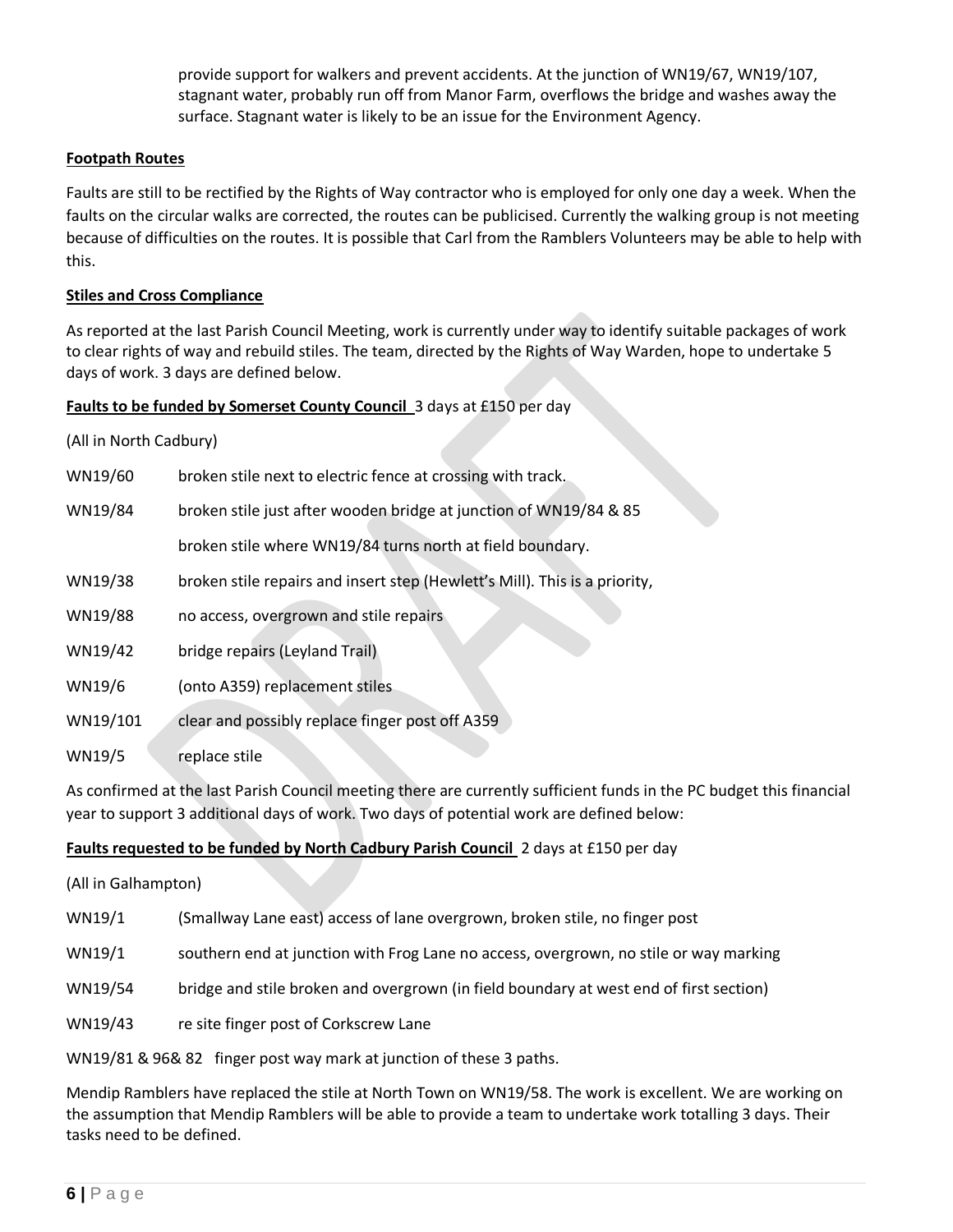# **North Cadbury & Yarlington Parish Council Highways Report - November 2019**

## **Drains in Lower Back Way/ Sandbrook Lane North Cadbury**

Following improvements to the drainage in the lane patching work will be considered from April 2019.

——————————————————————————————————————-

——————————————————————————————————————-

## **Lower Back Way Opposite Sycamore Cottage North Cadbury**

As above. Patching will be considered from April 2019

## **Sandbrook Lane Right of Way Erosion**

On the stretch of lane leading past the "Cabbage Patch" water is leaving the lane through the hedge into the field in two places on the east side, making the footpath (part of the Leland Trail) impassable. SCC need to determine where the local gullies outfall to then identify a solution.



## **Highway Erosion in Sandbrook Lane North Cadbury**

The edges of the lane are eroding in a number of places. The latest response from SCC is that the verge erosion remediation would be arisings placed and compacted and the verge re-established on top of that.

———————————————————————————————————————-



## This is awaiting a budget allocation.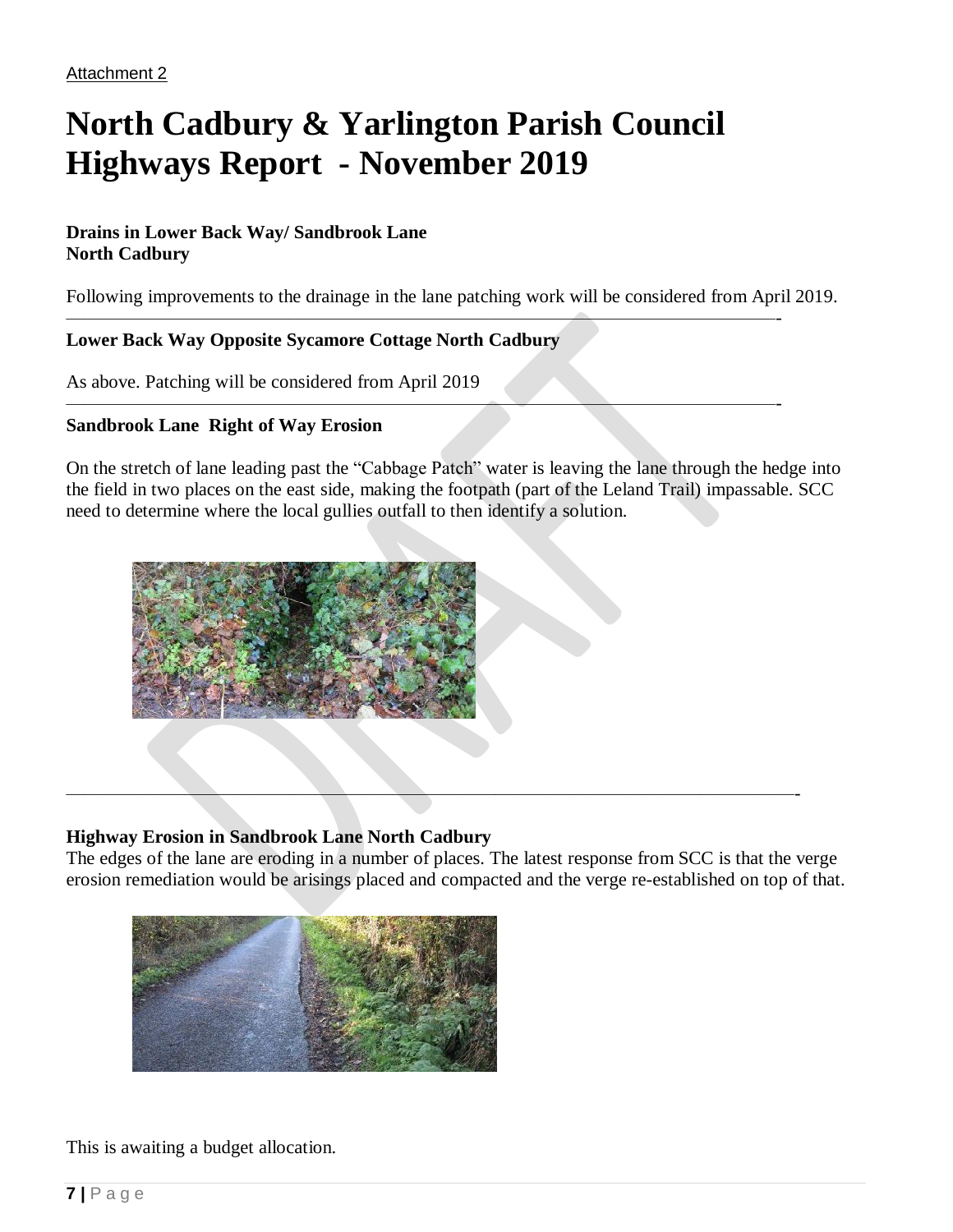## **Drains in Hearn lane and March Lane Galhampton**

Drain pipe damage close to the junction of Galhampton Manor will benefit from repairs in the near future. Work is pending this financial year.

————————————————————————————————————————

————————————————————————————————————————

## **Highway Erosion in Hearn Lane and March Lane**

Patching will be considered from April 2019

## **Removal of damaged road sign near A303 slip road on the North Cadbury side**

This partly destroyed sign has been lingering on the roadside for 12 months or more with the temporary



solution of placing some road barriers around it. Removal required as soon as possible.

## **Large Oak Tree on highways land - north side of Chapel Lane North Cadbury**

There is evidence of a number of dead branches some of which overhang Chapel Lane. This road is now more frequently used following the establishment of a staff car park for the school so it would be appropriate for a tree inspection to be undertaken ( in conservation area and the tree was last inspected some 5 years ago )

————————————————————————————————————————

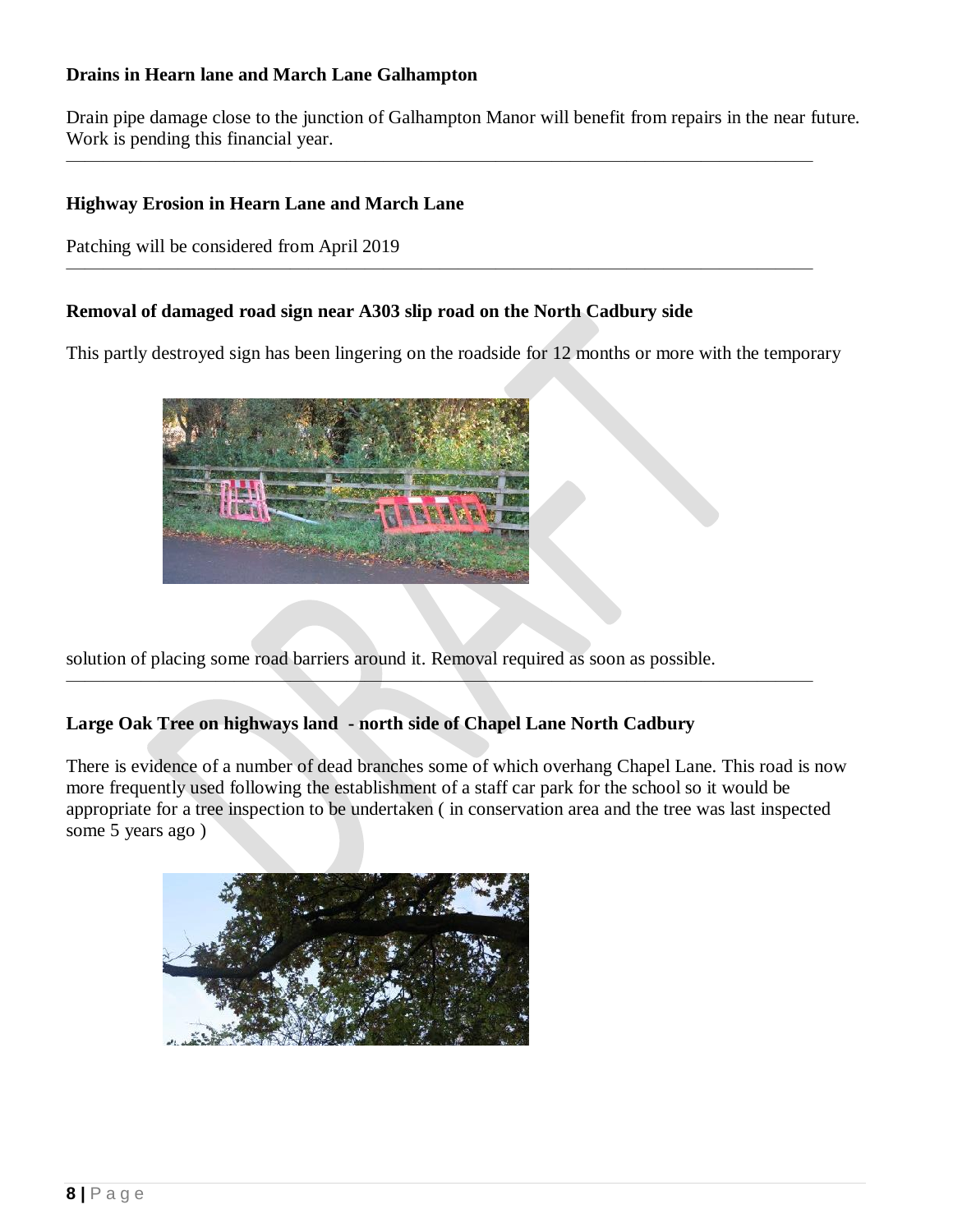## **Highway Erosion in Stoke Lane in the vicinity of Yarlington Mill Farm**

The lower part of Stoke Lane is periodically cleaned on a planned program and sometimes cleaned reactively however SCC are now aware that works are required. Funding will be available during the financial year ending March 2020 to effect repairs. This will include underground filter drains to try to capture the springs which seem to be there.



Further up the hill part of the surface water drainage outfalls to here however the ditch is the riparian responsibility of the landowner (Emily Estate) and needs to be cleaned by them. The estate have agreed that the hedgerows and ditches will be attended to. This is programmed for 6th to 17th January 2020 with appropriate road closures.

## **Yarlington Pound Lane**

This lane is showing signs of deterioration and would benefit from patch repairs in due course.

————————————————————————————————————————

————————————————————————————————————————

## **Yarlington roads in general**

A drive around the village reveals signs of deterioration in numerous places and areas prone to flooding particularly on West Street and Crockers Hill. All to be considered on a review with the highways engineer in the near future.

————————————————————————————————————————